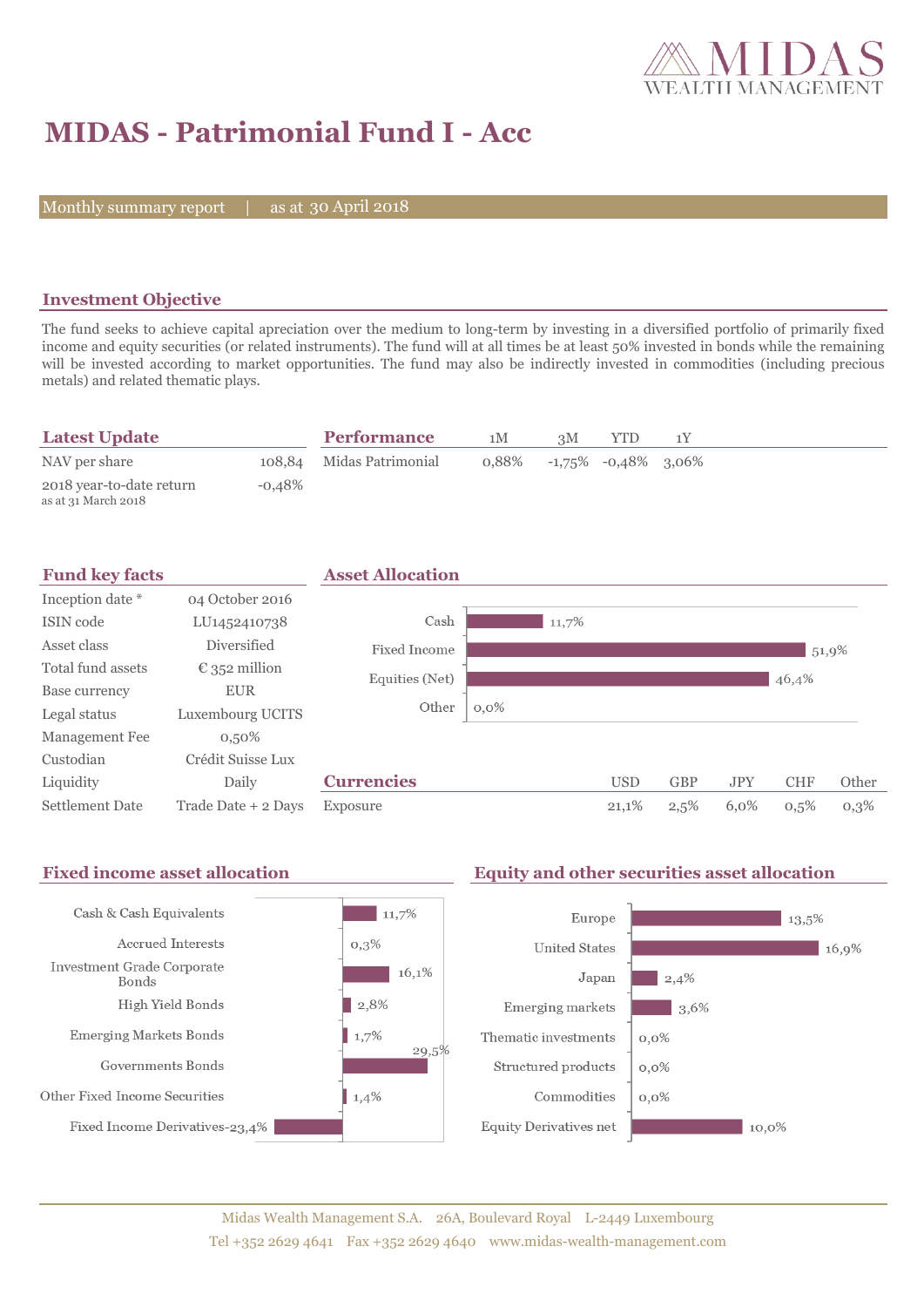

# **MIDAS - Patrimonial Fund I - Acc**

Monthly summary report | as at 30 April 2018

| Top 10 fixed income holdings         | <b>YTM</b> | Rating     | Weight  | <b>Fixed income rating breakd</b> |
|--------------------------------------|------------|------------|---------|-----------------------------------|
| DEUTSCHLAND REP : DBR 0 1/2 08/15/27 | 0,5%       | AAA        | 5,4%    |                                   |
| BTPS: BTPS 1.45 11/15/24             | 1,1%       | <b>BBB</b> | 3,3%    | AAA<br>13,9%                      |
| FRANCE O.A.T.: FRTR 0 1/2 05/25/25   | 0,4%       | AA         | $3,1\%$ | 11,7%<br>AA                       |
| BTPS: BTPS 2 02/01/28                | 1,8%       | <b>BBB</b> | $2,9\%$ | 1,8%<br>А                         |
| BTPS: BTPS 0.9 08/01/22              | 0,4%       | <b>BBB</b> | 2,7%    | <b>BBB</b>                        |
| AGENCE FRANCAISE : AGFRNC 0 1/8 11/1 | $0,3\%$    | AA         | $2,0\%$ | <b>BB</b><br>5,4%                 |
| SPANISH GOV'T: SPGB 0.45 10/31/22    | $0,2\%$    | <b>BBB</b> | 1,9%    | B<br>$5,9\%$                      |
| GAZPROMBANK: GPBRU 3.984 10/30/18    | 1,9%       | $BB+$      | $1,7\%$ | CCC<br>$0.0\%$                    |
| SPANISH GOV'T: SPGB 1.6 04/30/25     | 0,8%       | <b>BBB</b> | 1,6%    | <b>NR</b><br>22,0%                |
| AROUNDTOWN SA: ARNDTN 11/2 07/15/    | $1,5\%$    | $BBB+$     | 1,4%    |                                   |
|                                      |            |            |         |                                   |

### **The Biom of the income rating breakdown**  $\frac{13,9\%}{2}$  $\frac{1}{11,7\%}$  $1,8%$  $39,2\%$  $15,4%$

| Top 10 equity holdings<br>Sector |                            | Weight  | <b>Equity sector breakdown</b>        |  |  |
|----------------------------------|----------------------------|---------|---------------------------------------|--|--|
| ALIBABA GROUP HOLDING-SP ADR     | Information Technolog 0,9% |         | Consumer Discretionary<br>12,9%       |  |  |
| <b>JPMORGAN CHASE &amp; CO</b>   | Financials                 | $0,9\%$ | Consumer Staples<br>9,8%              |  |  |
| <b>BANK OF AMERICA CORP</b>      | Financials                 | 0,7%    | Energy<br>$6,0\%$                     |  |  |
| ESTEE LAUDER COMPANIES-CL A      | <b>Consumer Staples</b>    | 0,7%    | Financials<br>17,6%                   |  |  |
|                                  |                            |         | Health Care<br>13,1%                  |  |  |
| <b>TOTAL SA</b>                  | Energy                     | 0,7%    | Information Technology<br>19,1%       |  |  |
| ALPHABET INC-CL A                | Information Technolog 0.7% |         | Industrials<br>11,0%                  |  |  |
| <b>MICROSOFT CORP</b>            | Information Technolog 0,7% |         | Materials<br>5,8%                     |  |  |
| <b>BROADCOM INC</b>              | Information Technolog 0,7% |         | Telecommunication $\blacksquare$ 1,5% |  |  |
| AMAZON.COM INC                   | Consumer Discretionar 0,7% |         | Utilities<br>1,1%                     |  |  |
| <b>SAFRAN SA</b>                 | Industrials                | 0,7%    | Real Estate<br>$2,2\%$                |  |  |

### **Top 5 funds and other holdings**

| Nordea Stable Emerging Markets Equity Fund | 2.8% |
|--------------------------------------------|------|
| La Francaise Sub Debt                      | 2,5% |
| Amundi Japan TOPIX ETF                     | 2,4% |
| <b>MM</b> Convertible Europe               | 1.4% |